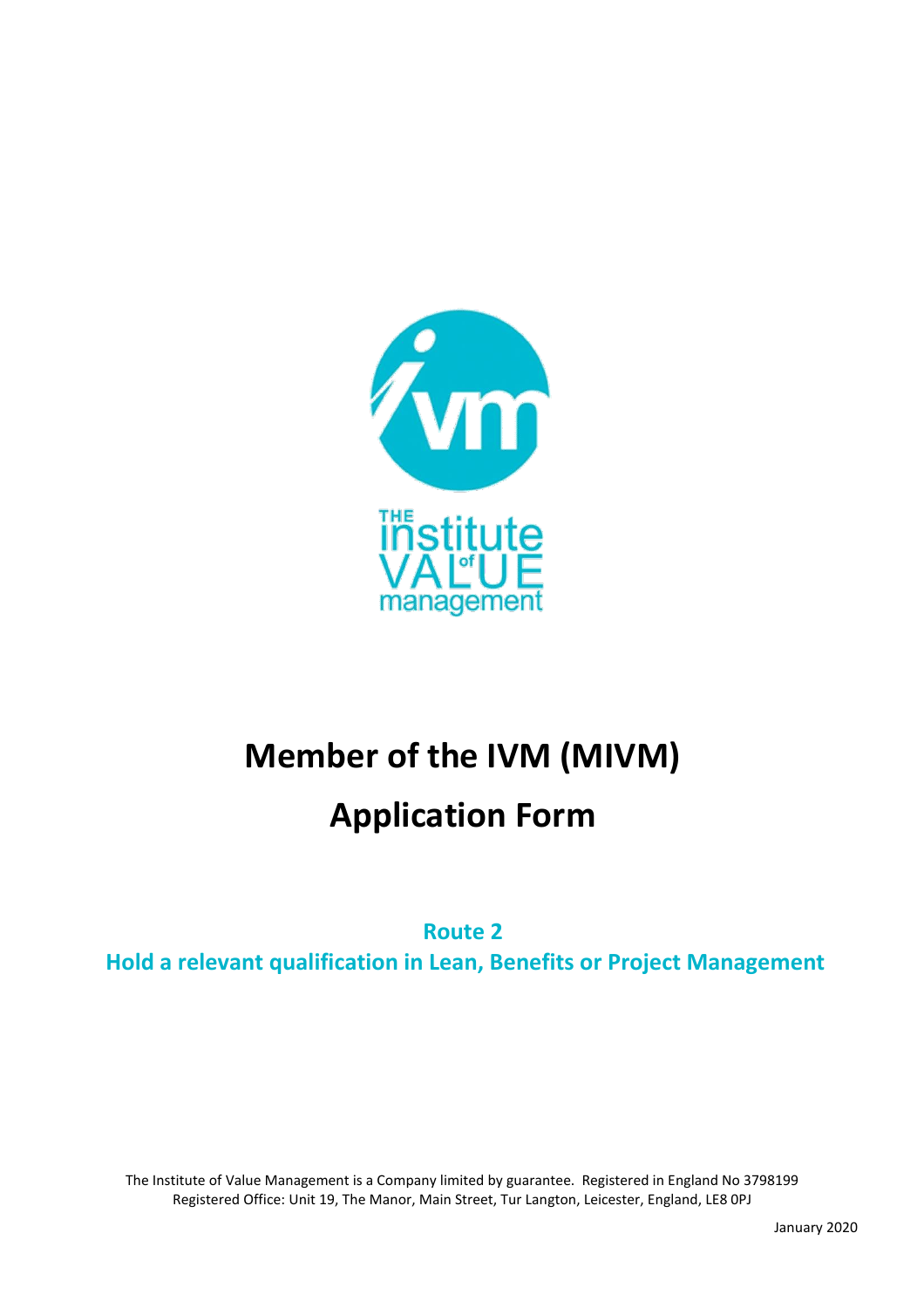

Before submitting your application, please note the following:

- Your CPD record must, from  $1<sup>st</sup>$  January 2016 onwards, be up-to-date, this will be checked by IVM.
- If you have outstanding subscription and/or conduct issues on your record, your application cannot be processed.
- If your application is successful, you will pay a higher annual subscription.

Email your completed application to Secretary@ivm.org.uk

#### **Application fee**

The application fee is GBP £30

#### **How to pay**

You can pay by one of the following methods. Please indicate your chosen method.

 $\Box$  Cheque, made payable to IVM

 $\Box$  Bank transfer (BACS)

| <b>BACS</b> details: |                                      |
|----------------------|--------------------------------------|
| Bank:                | <b>LLOYDS TSB plc</b>                |
| Account Name:        | <b>Institute of Value Management</b> |
| Account Number:      | 00374070                             |
| Sort Code:           | 30-94-38                             |
| <b>IBAN No:</b>      | GB41LOYD30943800374070               |
| BIC:                 | LOYDGB21042                          |

Following election to Member, you will be required to pay the Member (MIVM) subscription fee. In your first year this will be the difference between any IVM subscription you have previously paid and the Member (MIVM) subscription fee.

Please ensure, if you are already a member of the IVM, you quote your IVM membership number and full name as reference on payment.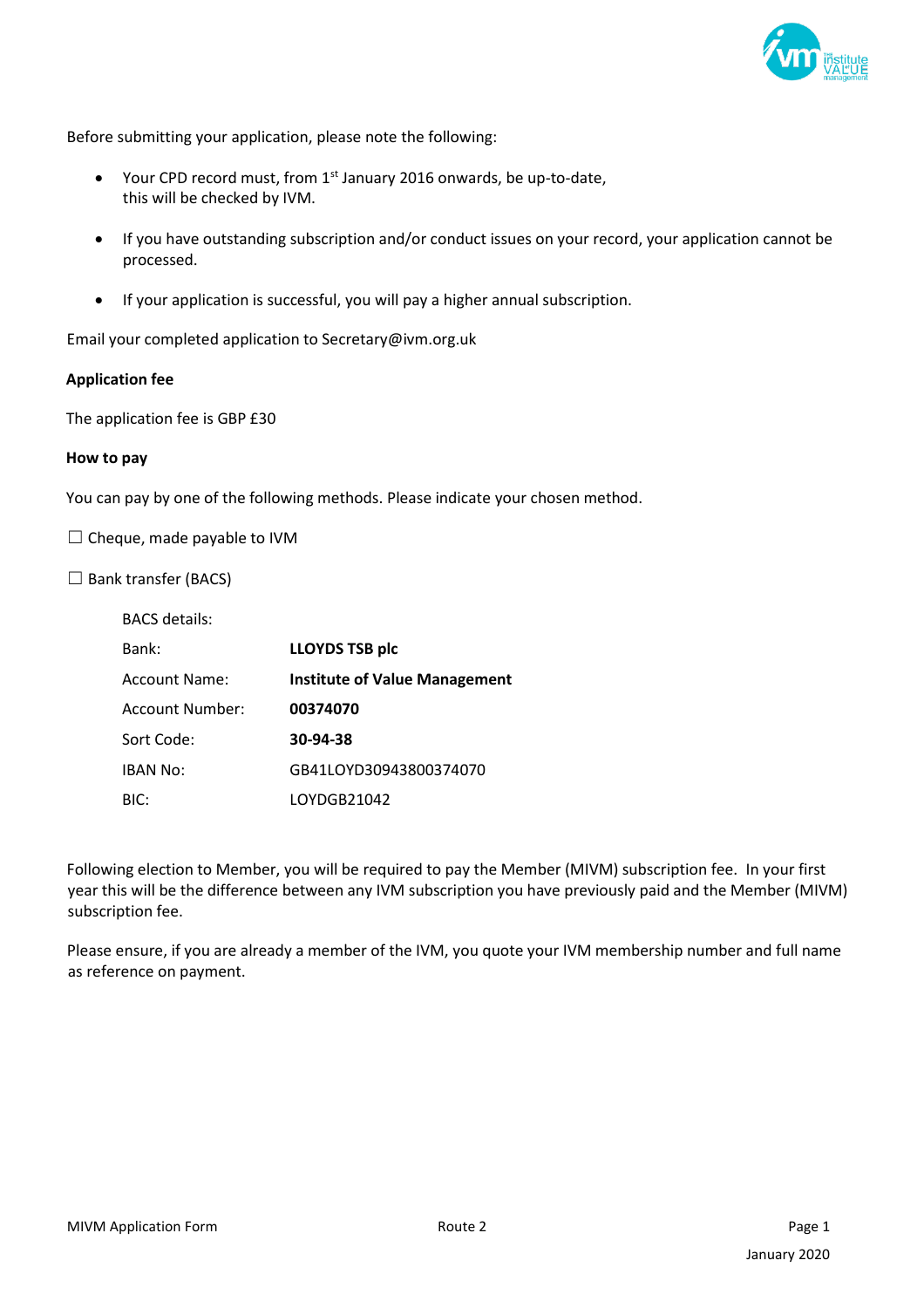

| <b>Personal Details</b>                         |  |
|-------------------------------------------------|--|
| <b>IVM Membership Number</b><br>(if applicable) |  |
| Name:                                           |  |
| Home address:                                   |  |
| Email:                                          |  |
| Tel:                                            |  |
| <b>Mobile:</b>                                  |  |
| Company:                                        |  |
| <b>Date of Birth:</b>                           |  |

|                                                | Start with the most recent and include all relevant roles demonstrating your Value Management related experience. | Date from        |         |
|------------------------------------------------|-------------------------------------------------------------------------------------------------------------------|------------------|---------|
| Employer                                       | <b>Position/Job Title</b>                                                                                         |                  | Date to |
|                                                |                                                                                                                   |                  |         |
| <b>Overview of Scope and Responsibilities:</b> |                                                                                                                   |                  |         |
|                                                |                                                                                                                   |                  |         |
|                                                |                                                                                                                   |                  |         |
|                                                |                                                                                                                   |                  |         |
|                                                |                                                                                                                   |                  |         |
| <b>Employer</b>                                | <b>Position/Job Title</b>                                                                                         | Date from        | Date to |
|                                                |                                                                                                                   |                  |         |
|                                                |                                                                                                                   |                  |         |
| <b>Overview of Scope and Responsibilities:</b> |                                                                                                                   |                  |         |
|                                                |                                                                                                                   |                  |         |
|                                                |                                                                                                                   |                  |         |
|                                                |                                                                                                                   |                  |         |
|                                                |                                                                                                                   |                  |         |
|                                                |                                                                                                                   |                  |         |
| <b>Employer</b>                                | <b>Position/Job Title</b>                                                                                         | <b>Date from</b> | Date to |
|                                                |                                                                                                                   |                  |         |
| <b>Overview of Scope and Responsibilities:</b> |                                                                                                                   |                  |         |
|                                                |                                                                                                                   |                  |         |